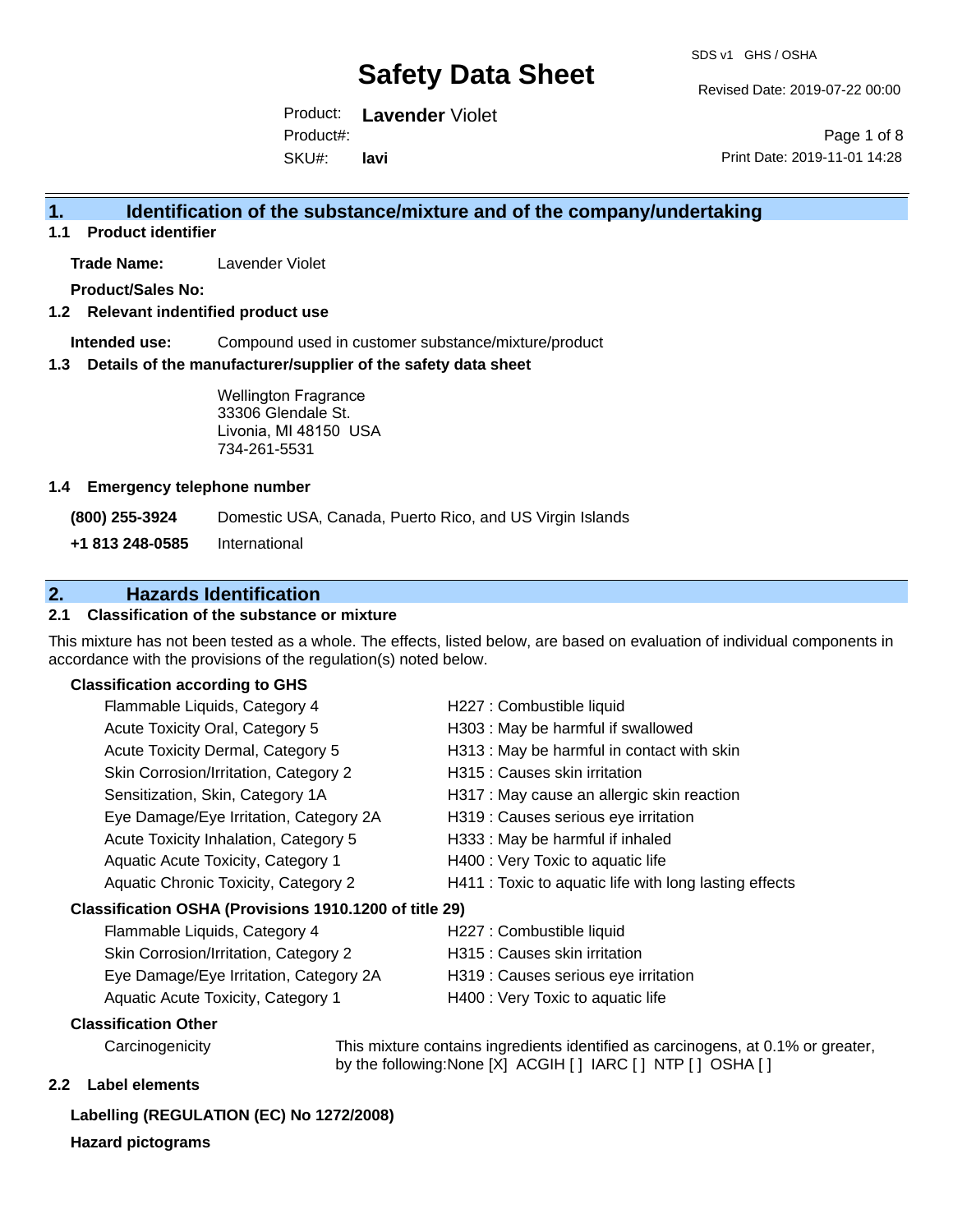Product: **Lavender** Violet

Product#:

SKU#: **lavi** Revised Date: 2019-07-22 00:00

SDS v1 GHS / OSHA

Page 2 of 8 Print Date: 2019-11-01 14:28



**Signal Word: Warning**

| <b>Hazard statments</b> |                                                 |
|-------------------------|-------------------------------------------------|
| H227                    | Combustible liquid                              |
| H303                    | May be harmful if swallowed                     |
| H313                    | May be harmful in contact with skin             |
| H315                    | Causes skin irritation                          |
| H317                    | May cause an allergic skin reaction             |
| H319                    | Causes serious eye irritation                   |
| H333                    | May be harmful if inhaled                       |
| H400                    | Very Toxic to aquatic life                      |
| H411                    | Toxic to aquatic life with long lasting effects |
|                         |                                                 |

#### **Precautionary Statements**

#### **Prevention:**

| P <sub>235</sub>                                     | Keep cool                                                                            |  |  |
|------------------------------------------------------|--------------------------------------------------------------------------------------|--|--|
| P <sub>264</sub>                                     | Wash hands thoroughly after handling                                                 |  |  |
| P <sub>272</sub>                                     | Contaminated work clothing should not be allowed out of the workplace                |  |  |
| Avoid release to the environment<br>P <sub>273</sub> |                                                                                      |  |  |
| Response:                                            |                                                                                      |  |  |
| $P302 + P352$                                        | IF ON SKIN: Wash with soap and water                                                 |  |  |
| $P304 + P312$                                        | IF INHALED: Call a POISON CENTER or doctor/physician if you feel unwell              |  |  |
| P305 + P351 + P338                                   | IF IN EYES: Rinse cautiously with water for several minutes Remove contact lenses if |  |  |
|                                                      |                                                                                      |  |  |

|               | present and easy to do. continue rinsing                                                                                              |
|---------------|---------------------------------------------------------------------------------------------------------------------------------------|
| P312          | Call a POISON CENTER or doctor/physician if you feel unwell                                                                           |
| $P333 + P313$ | If skin irritation or a rash occurs: Get medical advice/attention                                                                     |
| P337 + P313   | If eye irritation persists: Get medical advice/attention                                                                              |
| P362          | Take off contaminated clothing and wash before reuse                                                                                  |
| P363          | Wash contaminated clothing before reuse                                                                                               |
| P370 + P378   | In case of fire: Use Carbon dioxide (CO2), Dry chemical, or Foam for extinction. Do not use<br>a direct water jet on burning material |
| P391          | <b>Collect Spillage</b>                                                                                                               |
|               |                                                                                                                                       |

**2.3 Other Hazards**

#### **no data available**

### **3. Composition/Information on Ingredients**

#### **3.1 Mixtures**

This product is a complex mixture of ingredients, which contains among others the following substance(s), presenting a health or environmental hazard within the meaning of the UN Globally Harmonized System of Classification and Labeling of Chemicals (GHS):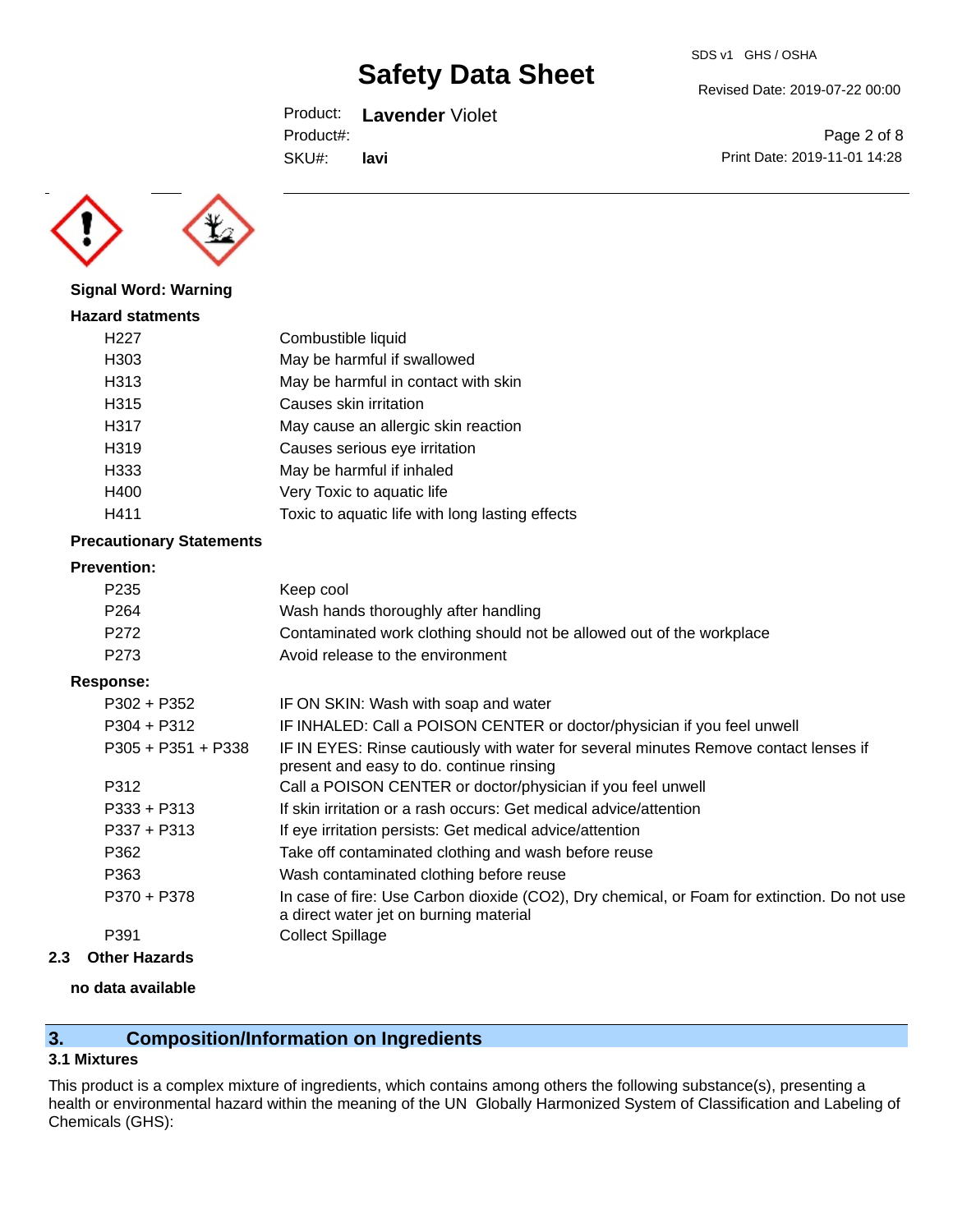SDS v1 GHS / OSHA

Revised Date: 2019-07-22 00:00

#### Product: **Lavender** Violet Product#:

SKU#: **lavi**

Page 3 of 8 Print Date: 2019-11-01 14:28

| CAS#<br>Ingredient                          | EC#                                                                         | Conc.<br>Range | <b>GHS Classification</b>                                                                   |  |  |
|---------------------------------------------|-----------------------------------------------------------------------------|----------------|---------------------------------------------------------------------------------------------|--|--|
| 120-51-4                                    | 204-402-9                                                                   | 20 - 30 %      | H302; H313; H400; H411                                                                      |  |  |
| <b>Benzyl Benzoate</b>                      |                                                                             |                |                                                                                             |  |  |
| 5989-27-5                                   | 227-813-5                                                                   | $5 - 10%$      | H226; H304; H315; H317; H400; H410                                                          |  |  |
| Limonene                                    |                                                                             |                |                                                                                             |  |  |
| 78-70-6                                     | 201-134-4                                                                   | $2 - 5%$       | H227; H303; H315; H317; H319; H402                                                          |  |  |
| Linalool                                    |                                                                             |                |                                                                                             |  |  |
| 101-86-0                                    | 202-983-3                                                                   | $2 - 5%$       | H303; H316; H317; H400; H411                                                                |  |  |
|                                             | Hexyl cinnamaldehyde                                                        |                |                                                                                             |  |  |
| 115-95-7                                    | 204-116-4                                                                   | $2 - 5%$       | H227; H315; H317; H320; H402                                                                |  |  |
| <b>Linalyl Acetate</b>                      |                                                                             |                |                                                                                             |  |  |
| $98 - 55 - 5$                               | 202-680-6                                                                   | $2 - 5%$       | H227; H303; H315; H319; H401                                                                |  |  |
| <b>Terpineol</b>                            |                                                                             |                |                                                                                             |  |  |
| 80-54-6                                     | 201-289-8                                                                   | $2 - 5%$       | H227; H302; H315; H317; H361; H401;                                                         |  |  |
| H412<br><b>Butylphenyl Methylpropional</b>  |                                                                             |                |                                                                                             |  |  |
| $60 - 12 - 8$                               | 200-456-2                                                                   | $1 - 2%$       | H302; H313; H316; H319                                                                      |  |  |
| phenethyl alcohol                           |                                                                             |                |                                                                                             |  |  |
| 31906-04-4                                  | 250-863-4                                                                   | $1 - 2%$       | H317; H402                                                                                  |  |  |
|                                             | Hydroxyisohexyl 3-cyclohexene carboxaldehyde                                |                |                                                                                             |  |  |
| 105-95-3                                    | 203-347-8                                                                   | $1 - 2%$       | H401                                                                                        |  |  |
| Ethylene brassylate                         |                                                                             |                |                                                                                             |  |  |
| 6259-76-3                                   | 228-408-6                                                                   | $0.1 - 1.0 \%$ | H315; H317; H319; H400; H410                                                                |  |  |
| Hexyl salicylate                            |                                                                             |                |                                                                                             |  |  |
| 1205-17-0                                   | 214-881-6                                                                   | $0.1 - 1.0 %$  | H303; H317; H361; H401; H411                                                                |  |  |
| a-Methyl-1,3-benzodioxole-5-propionaldehyde |                                                                             |                |                                                                                             |  |  |
| 2705-87-5                                   | 220-292-5                                                                   | $0.1 - 1.0 %$  | H302; H312; H317; H332; H400; H410                                                          |  |  |
| Allyl cyclohexylpropionate                  |                                                                             |                |                                                                                             |  |  |
| 57378-68-4                                  | 260-709-8                                                                   | $0.1 - 1.0 %$  | H302; H315; H317; H318; H400; H410                                                          |  |  |
|                                             | delta-1-(2,6,6-Trimethyl-3-cyclohexen-1-yl)-2-buten-1-one (delta-Damascone) |                |                                                                                             |  |  |
|                                             | See Section 16 for full text of GHS classification codes                    |                |                                                                                             |  |  |
|                                             |                                                                             |                | See Section 16 for full text of GHS classification codes which where not shown in section 2 |  |  |

Total Hydrocarbon Content (%  $w/w$ ) = 6.19

### **4. First Aid Measures**

### **4.1 Description of first aid measures**

| Inhalation:           | Remove from exposure site to fresh air and keep at rest.<br>Obtain medical advice.                            |
|-----------------------|---------------------------------------------------------------------------------------------------------------|
| Eye Exposure:         | Flush immediately with water for at least 15 minutes.<br>Contact physician if symptoms persist.               |
| <b>Skin Exposure:</b> | Remove contaminated clothes. Wash thoroughly with water (and soap).<br>Contact physician if symptoms persist. |
| Ingestion:            | Rinse mouth with water and obtain medical advice.                                                             |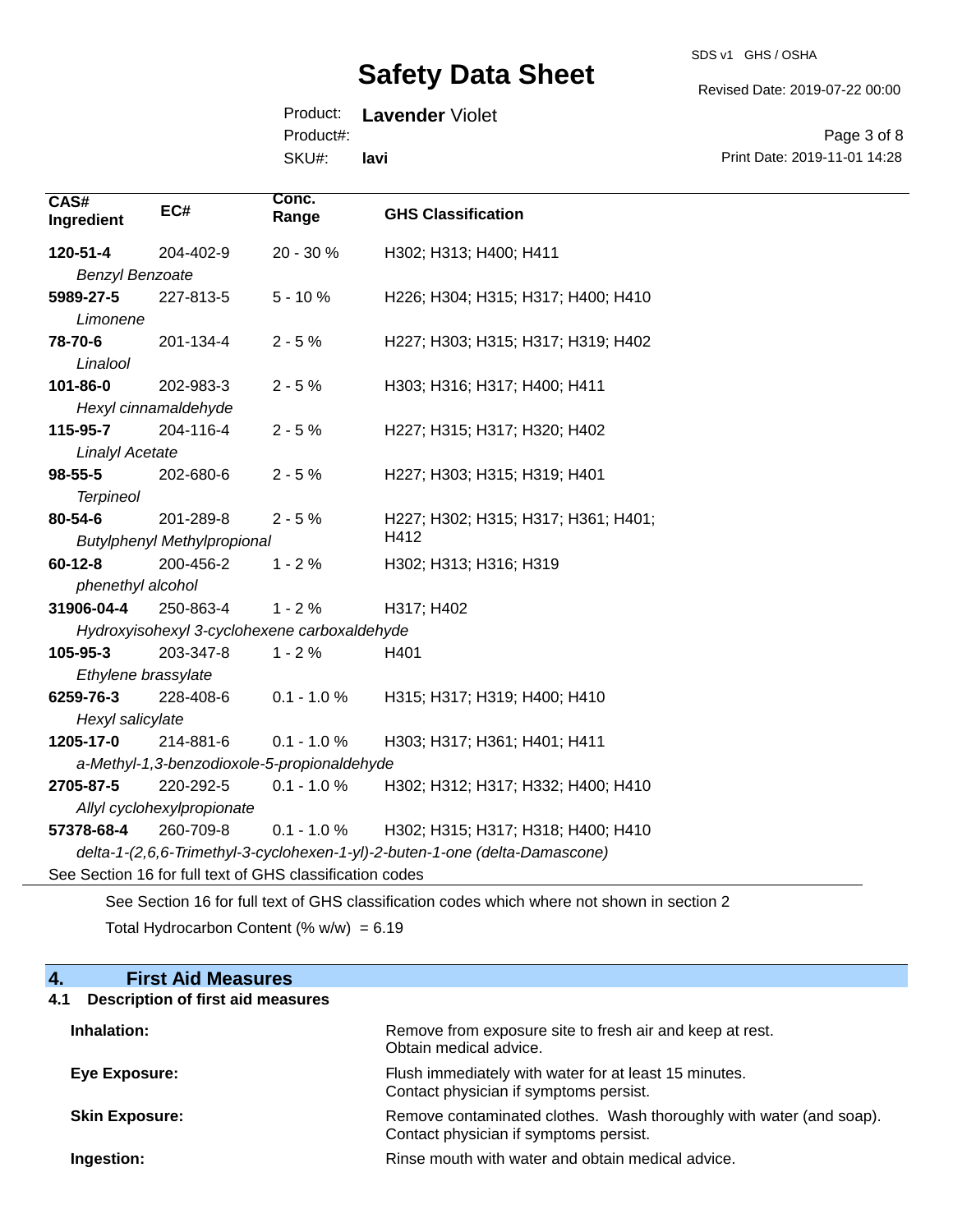SDS v1 GHS / OSHA

Revised Date: 2019-07-22 00:00

Product: **Lavender** Violet SKU#: Product#: **lavi**

Page 4 of 8 Print Date: 2019-11-01 14:28

# **4.2 Most important symptoms and effects, both acute and delayed Symptoms:** no data available **Risks:** Risks: Refer to Section 2.2 "Hazard Statements" **4.3 Indication of any immediate medical attention and special treatment needed Treatment:** Treatment: Treatment: Refer to Section 2.2 "Response" **5. Fire-Fighting measures 5.1 Extinguishing media** Suitable: Carbon dioxide (CO2), Dry chemical, Foam **Unsuitable** Do not use a direct water jet on burning material **5.2 Special hazards arising from the substance or mixture During fire fighting:** Water may be ineffective **5.3 Advice for firefighters Further information:** Standard procedure for chemical fires **6. Accidental Release Measures**

#### **6.1 Personal precautions, protective equipment and emergency procedures**

Avoid inhalation and contact with skin and eyes. A self-contained breathing apparatus is recommended in case of a major spill.

#### **6.2 Environmental precautions**

Keep away from drains, soil, and surface and groundwater.

#### **6.3 Methods and materials for containment and cleaning up**

Clean up spillage promptly. Remove ignition sources. Provide adequate ventilation. Avoid excessive inhalation of vapors. Gross spillages should be contained by use of sand or inert powder and disposed of according to the local regulations.

#### **6.4 Reference to other sections**

Not Applicable

#### **7. Handling and Storage**

#### **7.1 Precautions for safe handling**

Apply according to good manufacturing and industrial hygiene practices with proper ventilation. Do not drink, eat or smoke while handling. Respect good personal hygiene.

#### **7.2 Conditions for safe storage, including any incompatibilities**

Store in a cool, dry and ventilated area away from heat sources and protected from light in tightly closed original container. Avoid uncoated metal container. Keep air contact to a minimum.

#### **7.3 Specific end uses**

No information available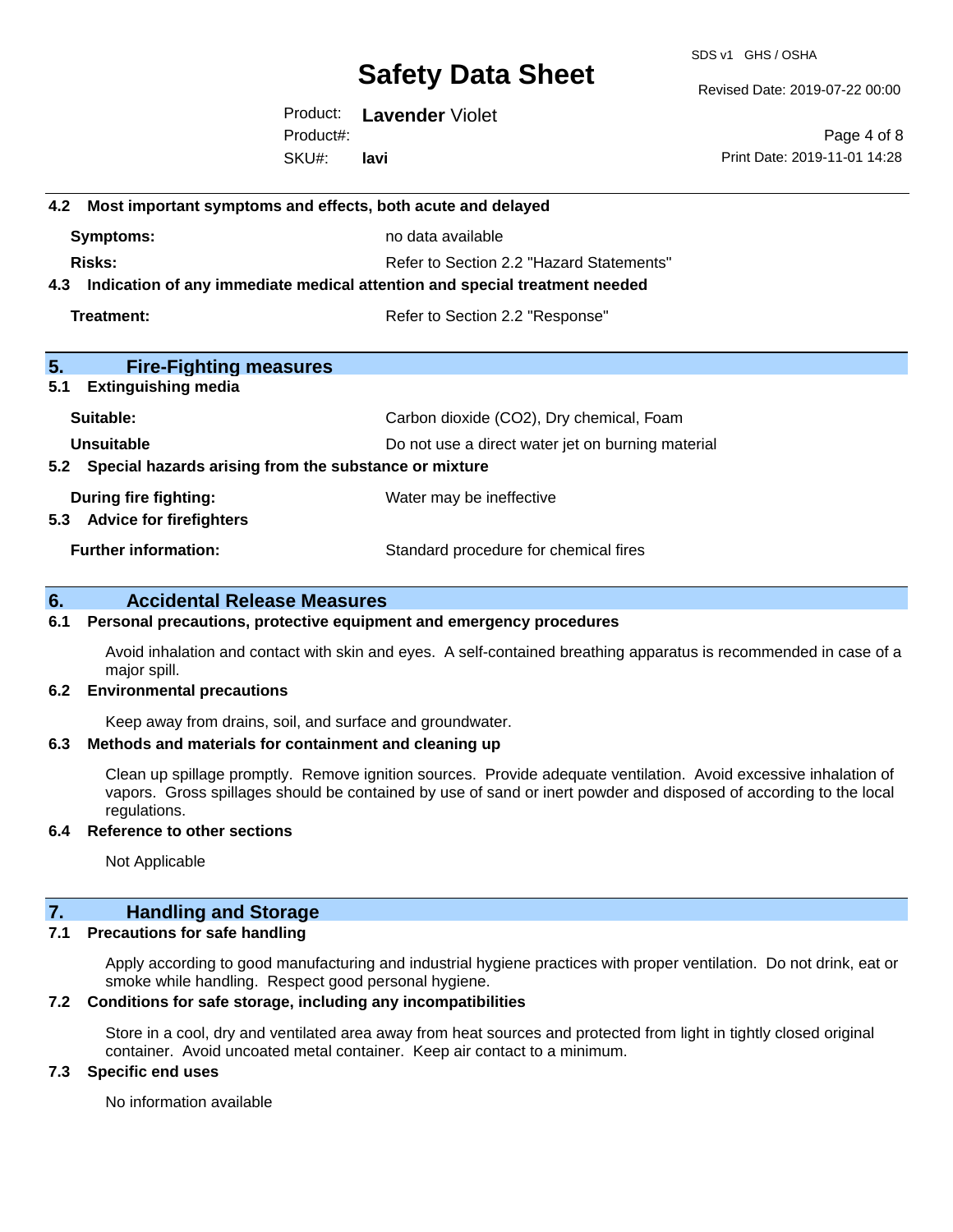SDS v1 GHS / OSHA

Revised Date: 2019-07-22 00:00

Product: **Lavender** Violet SKU#: Product#: **lavi**

Page 5 of 8 Print Date: 2019-11-01 14:28

### **8. Exposure Controls/Personal Protection 8.1 Control parameters Exposure Limits:** Contains no substances with occupational exposure limit values. **Engineering Controls:** Use local exhaust as needed. **8.2 Exposure controls - Personal protective equipment Eye protection:** Tightly sealed goggles, face shield, or safety glasses with brow guards and side shields, etc. as may be appropriate for the exposure **Respiratory protection:** Avoid excessive inhalation of concentrated vapors. Apply local ventilation where appropriate. **Skin protection:** Avoid Skin contact. Use chemically resistant gloves as needed.

### **9. Physical and Chemical Properties**

#### **9.1 Information on basic physical and chemical properties**

| Appearance:                  | Liquid                                  |
|------------------------------|-----------------------------------------|
| Odor:                        | Conforms to Standard                    |
| Color:                       | Nearly Colorless G0 to Yellow Tint (G1) |
| <b>Viscosity:</b>            | Liquid                                  |
| <b>Freezing Point:</b>       | Not determined                          |
| <b>Boiling Point:</b>        | Not determined                          |
| <b>Melting Point:</b>        | Not determined                          |
| <b>Flashpoint (CCCFP):</b>   | 181 F (82.78 C)                         |
| <b>Auto flammability:</b>    | Not determined                          |
| <b>Explosive Properties:</b> | None Expected                           |
| <b>Oxidizing properties:</b> | None Expected                           |
| Vapor Pressure (mmHg@20 C):  | 0.0947                                  |
| %VOC:                        | 0.09                                    |
| Specific Gravity @ 25 C:     | 0.9730                                  |
| Density @ 25 C:              | 0.9700                                  |
| Refractive Index @ 20 C:     | 1.4910                                  |
| Soluble in:                  | Oil                                     |

### **10. Stability and Reactivity**

| <b>10.1 Reactivity</b>                  | None                                               |
|-----------------------------------------|----------------------------------------------------|
| <b>10.2 Chemical stability</b>          | Stable                                             |
| 10.3 Possibility of hazardous reactions | None known                                         |
| <b>10.4 Conditions to avoid</b>         | None known                                         |
| 10.5 Incompatible materials             | Strong oxidizing agents, strong acids, and alkalis |
| 10.6 Hazardous decomposition products   | None known                                         |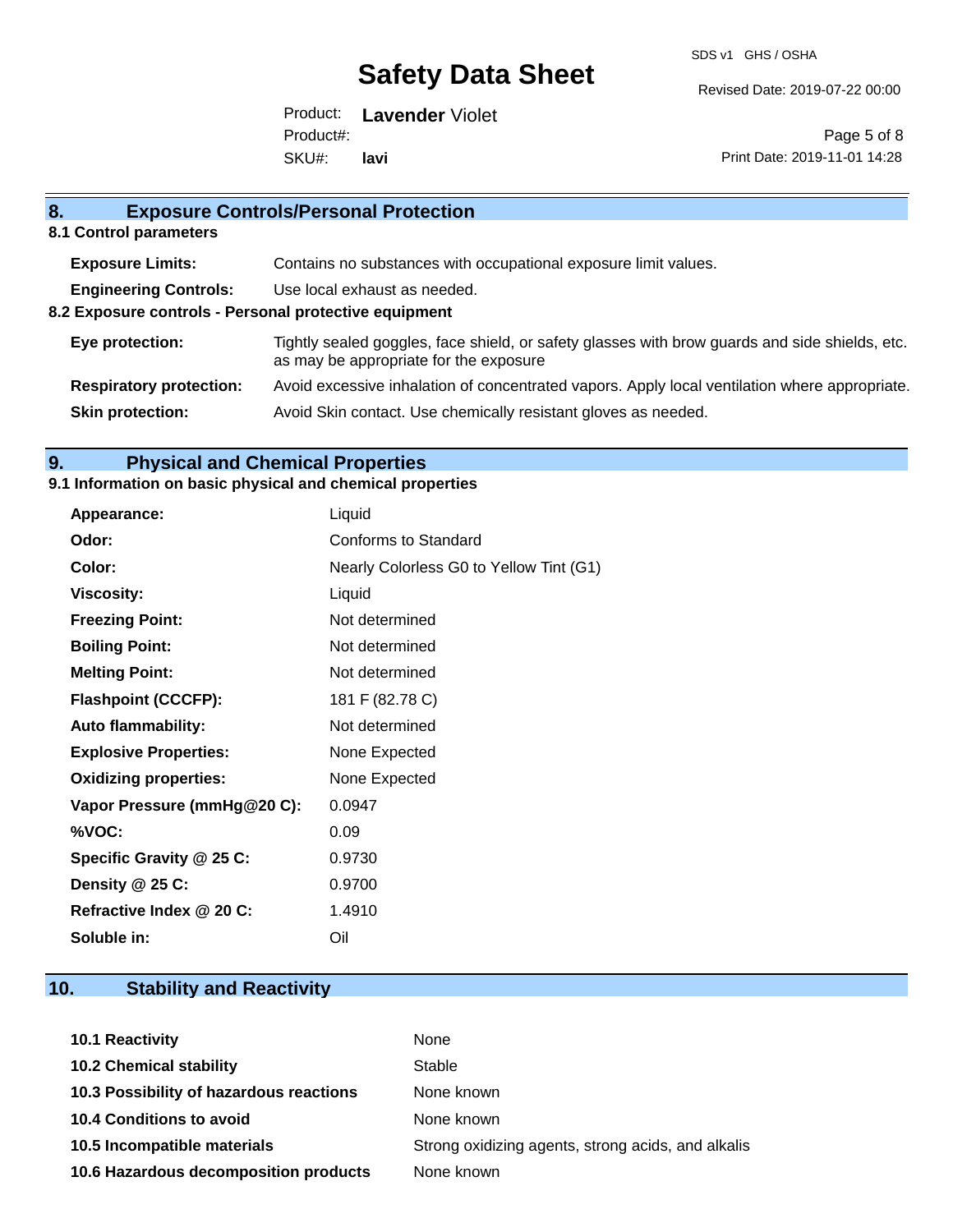Revised Date: 2019-07-22 00:00

Product: **Lavender** Violet SKU#: Product#: **lavi**

Page 6 of 8 Print Date: 2019-11-01 14:28

### **11. Toxicological Information**

#### **11.1 Toxicological Effects**

Acute Toxicity Estimates (ATEs) based on the individual Ingredient Toxicity Data utilizing the "Additivity Formula"

| Acute toxicity - Oral - (Rat) mg/kg                | (LD50: 2732.8821) May be harmful if swallowed            |
|----------------------------------------------------|----------------------------------------------------------|
| Acute toxicity - Dermal - (Rabbit) mg/kg           | (LD50: 4012.0080) May be harmful in contact with skin    |
| Acute toxicity - Inhalation - (Rat) mg/L/4hr       | (LD50: 67.7649) May be harmful if inhaled                |
| <b>Skin corrosion / irritation</b>                 | May be harmful if inhaled                                |
| Serious eye damage / irritation                    | Causes serious eye irritation                            |
| <b>Respiratory sensitization</b>                   | Not classified - the classification criteria are not met |
| <b>Skin sensitization</b>                          | May cause an allergic skin reaction                      |
| <b>Germ cell mutagenicity</b>                      | Not classified - the classification criteria are not met |
| Carcinogenicity                                    | Not classified - the classification criteria are not met |
| <b>Reproductive toxicity</b>                       | Not classified - the classification criteria are not met |
| Specific target organ toxicity - single exposure   | Not classified - the classification criteria are not met |
| Specific target organ toxicity - repeated exposure | Not classified - the classification criteria are not met |
| <b>Aspiration hazard</b>                           | Not classified - the classification criteria are not met |

#### **12. Ecological Information**

**12.1 Toxicity**

| <b>Acute acquatic toxicity</b>     | Very Toxic to aquatic life                      |
|------------------------------------|-------------------------------------------------|
| <b>Chronic acquatic toxicity</b>   | Toxic to aquatic life with long lasting effects |
| <b>Toxicity Data on soil</b>       | no data available                               |
| <b>Toxicity on other organisms</b> | no data available                               |
|                                    |                                                 |
| 12.2 Persistence and degradability | no data available                               |
| 12.3 Bioaccumulative potential     | no data available                               |
| 12.4 Mobility in soil              | no data available                               |
| 12.5 Other adverse effects         | no data available                               |
|                                    |                                                 |

### **13. Disposal Conditions**

#### **13.1 Waste treatment methods**

Do not allow product to reach sewage systems. Dispose of in accordance with all local and national regulations. Send to a licensed waste management company.The product should not be allowed to enter drains, water courses or the soil. Do not contaminate ponds, waterways or ditches with chemical or used container.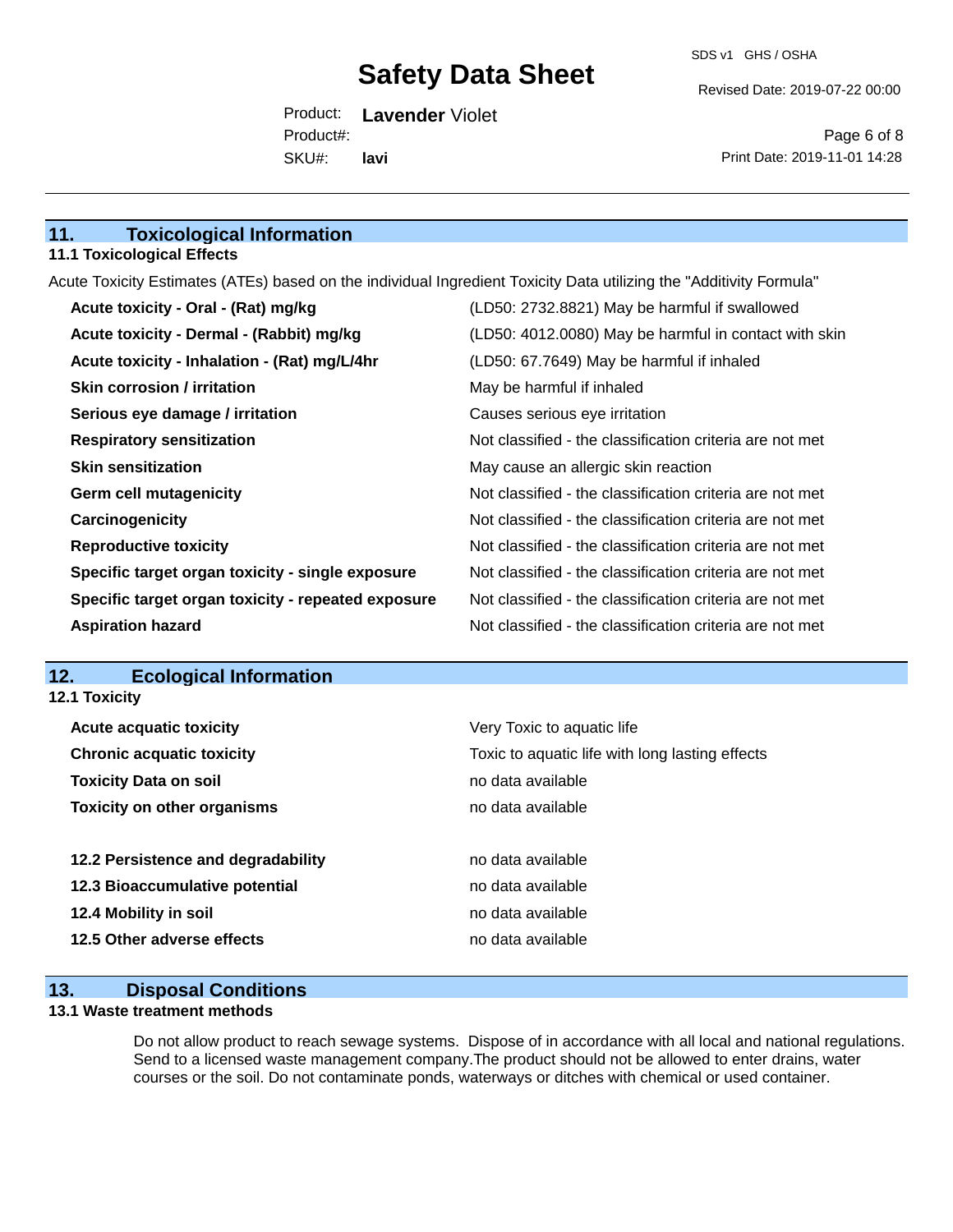SDS v1 GHS / OSHA

Revised Date: 2019-07-22 00:00

Product: **Lavender** Violet SKU#: Product#: **lavi**

Page 7 of 8 Print Date: 2019-11-01 14:28

## **14. Transport Information**

| <b>Marine Pollutant</b>                                       | Yes. Ingredient of greatest environmental impact:<br>120-51-4 : (20 - 30 %) : Benzyl Benzoate |                                     |                   |                 |               |
|---------------------------------------------------------------|-----------------------------------------------------------------------------------------------|-------------------------------------|-------------------|-----------------|---------------|
| <b>Regulator</b>                                              |                                                                                               | <b>Class</b>                        | <b>Pack Group</b> | <b>Sub Risk</b> | UN-nr.        |
| U.S. DOT (Non-Bulk)                                           |                                                                                               | Not Regulated - Not Dangerous Goods |                   |                 |               |
| <b>Chemicals NOI</b>                                          |                                                                                               |                                     |                   |                 |               |
| <b>ADR/RID (International Road/Rail)</b>                      |                                                                                               |                                     |                   |                 |               |
| <b>Environmentally Hazardous</b><br>Substance, Liquid, n.o.s. |                                                                                               | 9                                   | Ш                 |                 | <b>UN3082</b> |
| <b>IATA (Air Cargo)</b>                                       |                                                                                               |                                     |                   |                 |               |
| <b>Environmentally Hazardous</b><br>Substance, Liquid, n.o.s. |                                                                                               | 9                                   | Ш                 |                 | <b>UN3082</b> |
| IMDG (Sea)                                                    |                                                                                               |                                     |                   |                 |               |
| <b>Environmentally Hazardous</b><br>Substance, Liquid, n.o.s. |                                                                                               | 9                                   | Ш                 |                 | <b>UN3082</b> |

| 15.<br><b>Regulatory Information</b>                                                                          |                                                                                  |
|---------------------------------------------------------------------------------------------------------------|----------------------------------------------------------------------------------|
| <b>U.S. Federal Regulations</b>                                                                               |                                                                                  |
| <b>TSCA (Toxic Substance Control Act)</b>                                                                     | All components of the substance/mixture are listed or exempt                     |
| 40 CFR(EPCRA, SARA, CERCLA and CAA)<br><b>U.S. State Regulations</b>                                          | This product contains NO components of concern.                                  |
| <b>California Proposition 65 Warning</b><br>123-35-3(NF 204-622-5 $\leq$ 7 ppm<br><b>Canadian Regulations</b> | This product contains the following components:<br>beta-Myrcene (Natural Source) |
| <b>DSL</b>                                                                                                    | 100.00% of the components are listed or exempt.                                  |

### **16. Other Information**

#### **GHS H-Statements referred to under section 3 and not listed in section 2**

| H226 : Flammable liquid and vapour                          | H302 : Harmful if swallowed                                  |
|-------------------------------------------------------------|--------------------------------------------------------------|
| H304 : May be fatal if swallowed and enters airways         | H312 : Harmful in contact with skin                          |
| H316 : Causes mild skin irritation                          | H317 : May cause an allergic skin reaction                   |
| H318 : Causes serious eye damage                            | H320 : Causes eye irritation                                 |
| H332 : Harmful if inhaled                                   | H361: Suspected of damaging fertility or the unborn<br>child |
| H401 : Toxic to aquatic life                                | H402 : Harmful to aquatic life                               |
| H410 : Very toxic to aquatic life with long lasting effects | H412 : Harmful to aquatic life with long lasting effects     |
| <b>Total Fractional Values</b>                              |                                                              |
| (TFV) Risk                                                  | <b>Risk</b><br>(TFV) -                                       |
| (73.78) Acute Toxicity Inhalation, Category 5               | (42.55) Aquatic Chronic Toxicity, Category 3                 |
| (10.00) Sensitization, Skin, Category 1A                    | (5.92) Sensitization, Skin, Category 1B                      |
| (4.24) Aquatic Chronic Toxicity, Category 2                 | (3.13) Skin Corrosion/Irritation, Category 3                 |
|                                                             |                                                              |